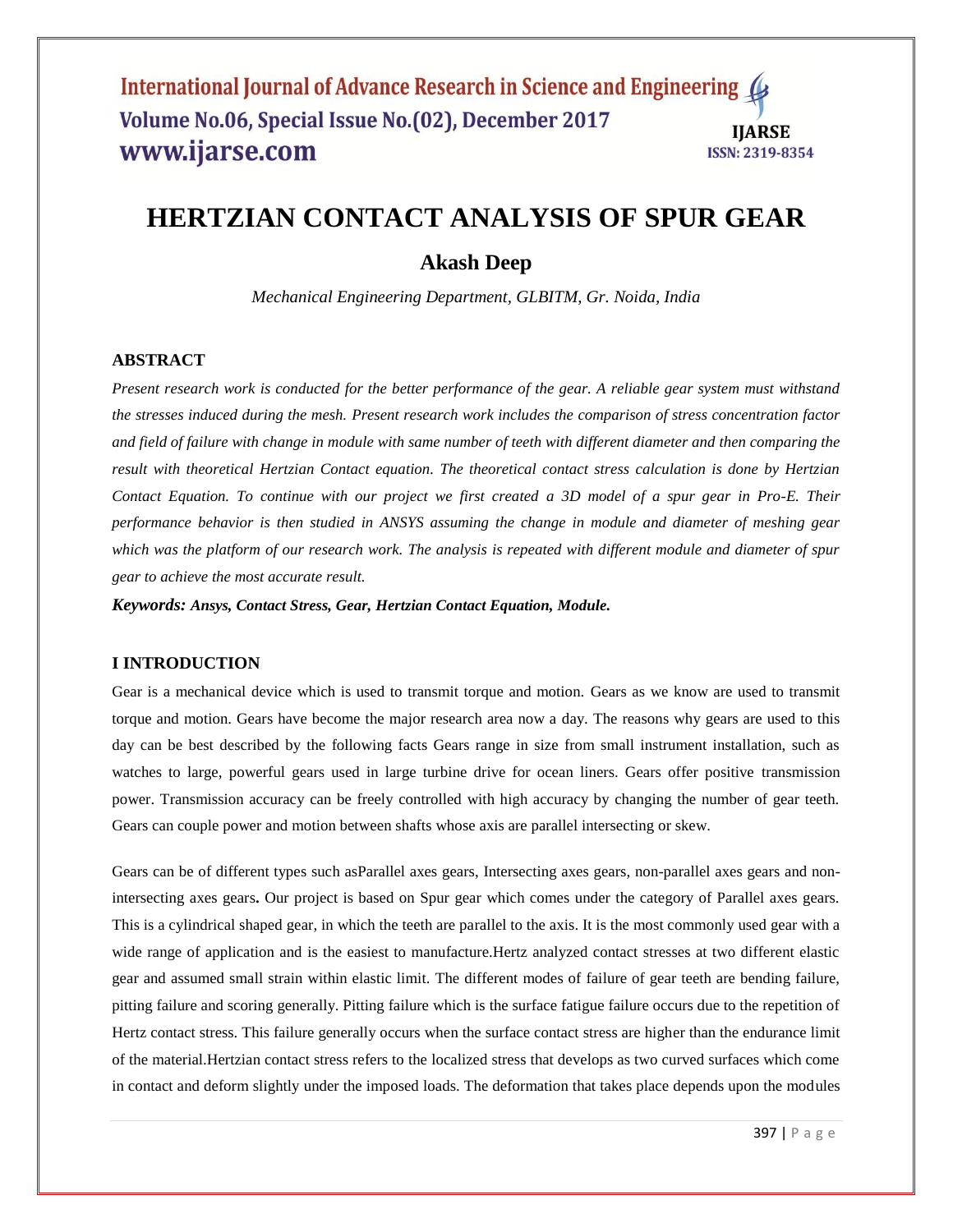of elasticity of the material in contact. These contact stress are actually cyclic in nature and overtime it leads to subsurface fatigue cracks in the gear.

It is very important to determine the performance of the gear beside the material and the mode of manufacturing. The performance parameter depends on the failure of the gear like tooth bending, surface distress and tooth deflection. A research work was done on a computational modal of a gear which helps in determine the life of gear teeth flank with respect to the surface pitting. Through a certain period of time contacting surface of surface curvature can also be estimated in this research work [1].The geometrical location of high point for single tooth contact form the basic gear geometry and has compared the bending fatigue behavior of teeth by loading them from high point of single tooth contact. It proved to be the simplest and quickest way for evaluating the performance of gear produced by the various methods of production [2].The main motive of this research work was to study the stresses and transmission error of gear in mesh as this is one major factor on noise and vibration produced in gear set. The theoretical value was being calculated with the help of Hertizian equation while an analytical model was made in ANSYS and an analysis was done over the same and after the analysis both the results we compared with one another [3].The motive of this work is to analyze the contact stress between the two spur gear teeth with the variation in the contact positon. A program was developed to plat a pair of teeth in contact. For every  $3^0$ pinion was being rotated and hence first and last location of contact was being calculated. This program was being done over number of times for example like 10 times. For each program finite element models were made and a analysis was done [4]. In this research work he tried to introduce many different holes in the gear in order to reduce the stress concentration. For this work three teeth segments of a spur gear was used along with various holes in the gear too [5].This work was done to find the maximum contact stress in gear teeth in the stress analysis for mating the teeth in ANSYS. The result which was analyzed from the analysis was compared with the theoretical value which was obtained by Hertizian contact equation. Material that was used in this project was grey cast iron and steel for comparison and a general result was obtained [6].

#### **II METHODOLOGY**

The important parameters in design of spur gear are module, number of teeth, face width, pitch circle diameter. In the present study we are focusing on the contact stress between the two mating gears. For analysis of stress we use the ANSYS and Pro-E. In pro-e we made the spur gear and its assembly then this assembly is import in ANSYS for the analysis of stresses, strain and stress probe. After this the result will be compared with the theoretical result obtained from Hertzian equation.

#### **2.1 Material selection**

Material taken for the spur gear is "mild steel". The different properties of mild steel are given in the table 1.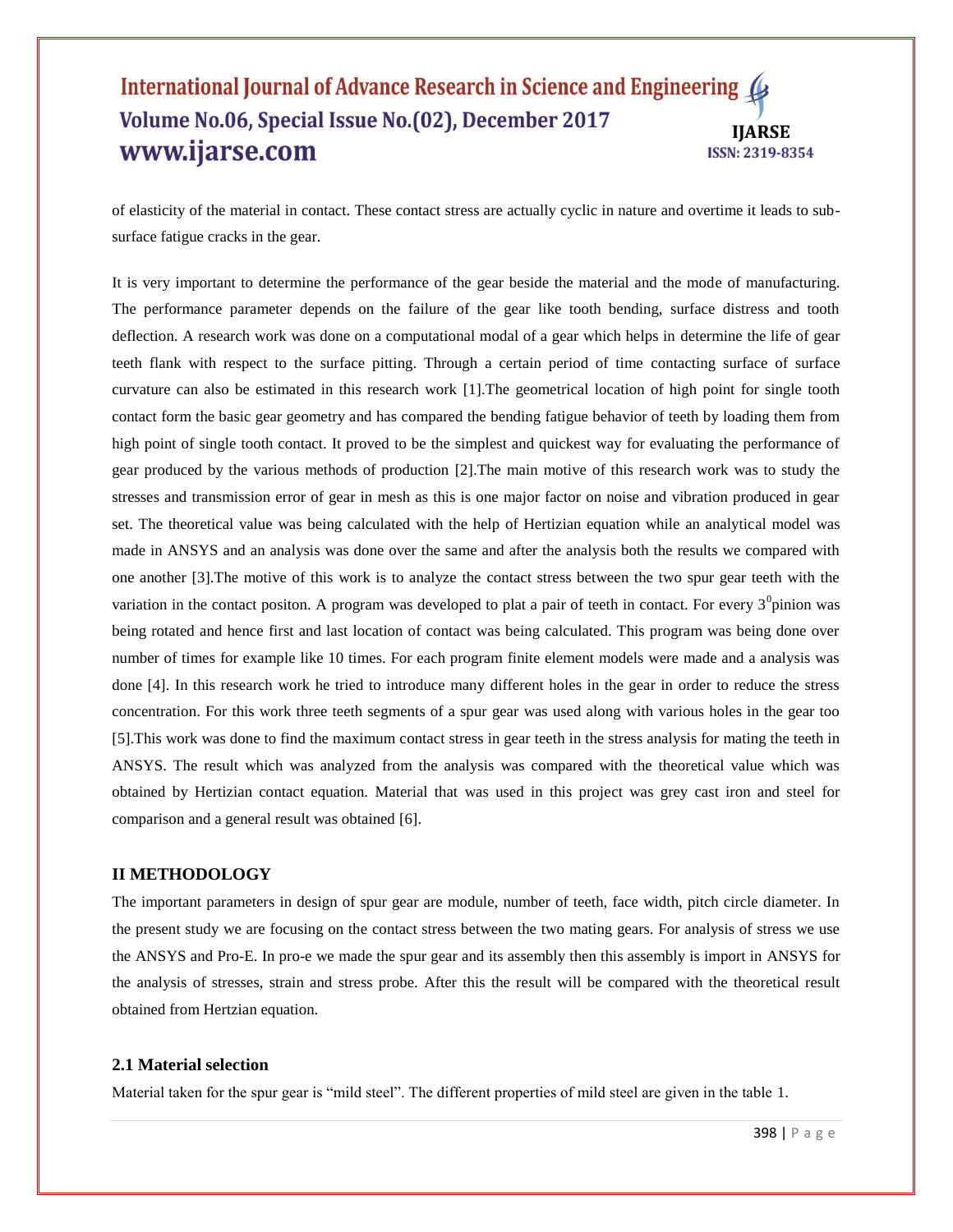## **2.2 Modeling of spur gear**

Modeling of spur gear is done in Pro-E. The different parameters used during modeling are given in table 2.

| S.No | <b>Material Property</b>    | Value  | Unit            |
|------|-----------------------------|--------|-----------------|
| 1    | Density                     | 7860   | $\text{Kg/m}^3$ |
| 2    | Young modulus of elasticity | 210000 | MPa             |
| 3    | <b>Tensile Strength</b>     | 410    | <b>MPa</b>      |
| 4    | Compressive Strength        | 407.7  | MPa             |
| 5    | Poisons Ratio               | 0.303  |                 |

## **Table 1 Properties of Mild Steel**

## **Table 2 Modeling of Gear**

| S.No           | <b>Dimension</b>             | <b>Symbol</b> | Value  | Unit   |
|----------------|------------------------------|---------------|--------|--------|
|                | No. of teeth                 | Ζ             | 20     |        |
| $\overline{2}$ | <b>Pitch Circle Diameter</b> | D             | 60     | Mm     |
| 3              | Pressure Angle               | ф             | 20     | Degree |
| $\overline{4}$ | Addendum Radius              | $R_A$         | 66     | Mm     |
| 5              | Dedendum Radius              | $R_D$         | 53.058 | Mm     |
| 6              | Face Width                   | B             | 40     | Mm     |
| 7              | <b>Shaft Radius</b>          | $R_{S}$       | 12.5   | Mm     |



**Fig.1Modelling of Spur Gear**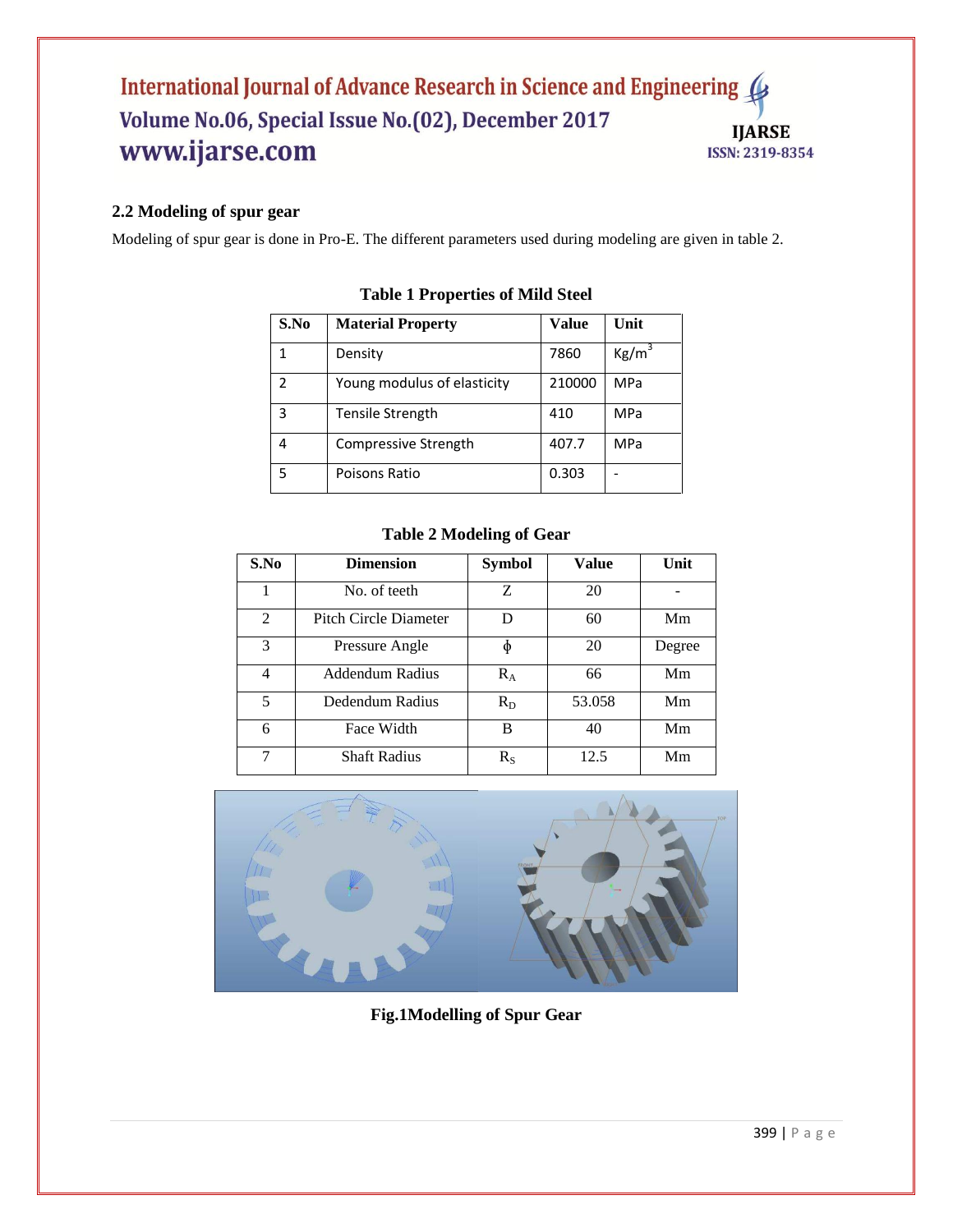

**Fig.2 Meshing of spur gear with module 3**

## **III RESULTS**

After the analysis of spur gear having module 3 done in ANSYS after the file being imported from Pro-E various results were produced like maximum elastic strain and minimum elastic strain along with the maximum and minimum stresses and stress probe. The values for maximum strain were 2.779e-004 m/m while for minimum elastic strain was 1.3031e-010 m/m. TheMaximum equivalent stress was 4.8808e+007 Pa and minimum equivalent stress was 27.365 Pa and finally maximum stress probe was 1.7948e+005 Pa and minimum stress probe was1.7948e+005 Pa.

Comparison was done between the module and contact stress.From the above analysis we came to the conclusion that by increasing module the contacts stress decreases.It is clearly observed from the graph, that the variation of the contact stress with module is more in case of ANSYS i.e. the value decreases rapidly with the increase in module. While in case of Hertzian Contact Equation the variation is low as compared to ANSYS. The common thing came from the graph that on increasing module contact stress decreases. The results are in accordance with Zeping Wei [3].

|  | Table 3 Comparisons of gear with different module                                                                                   |
|--|-------------------------------------------------------------------------------------------------------------------------------------|
|  | $\mathcal{L}$ $\mathbf{N}_0$ $\mathbf{M}_0$ dulo $\mathcal{L}_{\text{contact}}$ $\mathbf{C}_{\text{troce}}(\mathbf{M}\mathbf{D}_0)$ |

| S.No | <b>Module</b> | <b>Contact Stress(MPa)</b> |
|------|---------------|----------------------------|
|      |               | 48.808                     |
|      |               | 23.157                     |
|      |               | 10.032                     |

#### **Table 4 Comparisons of gear with different module**

| S.No | <b>Module</b> | <b>Contact Stress(MPa)</b> |
|------|---------------|----------------------------|
|      |               | 463.895                    |
|      |               | 401.745                    |
|      |               | 359.332                    |